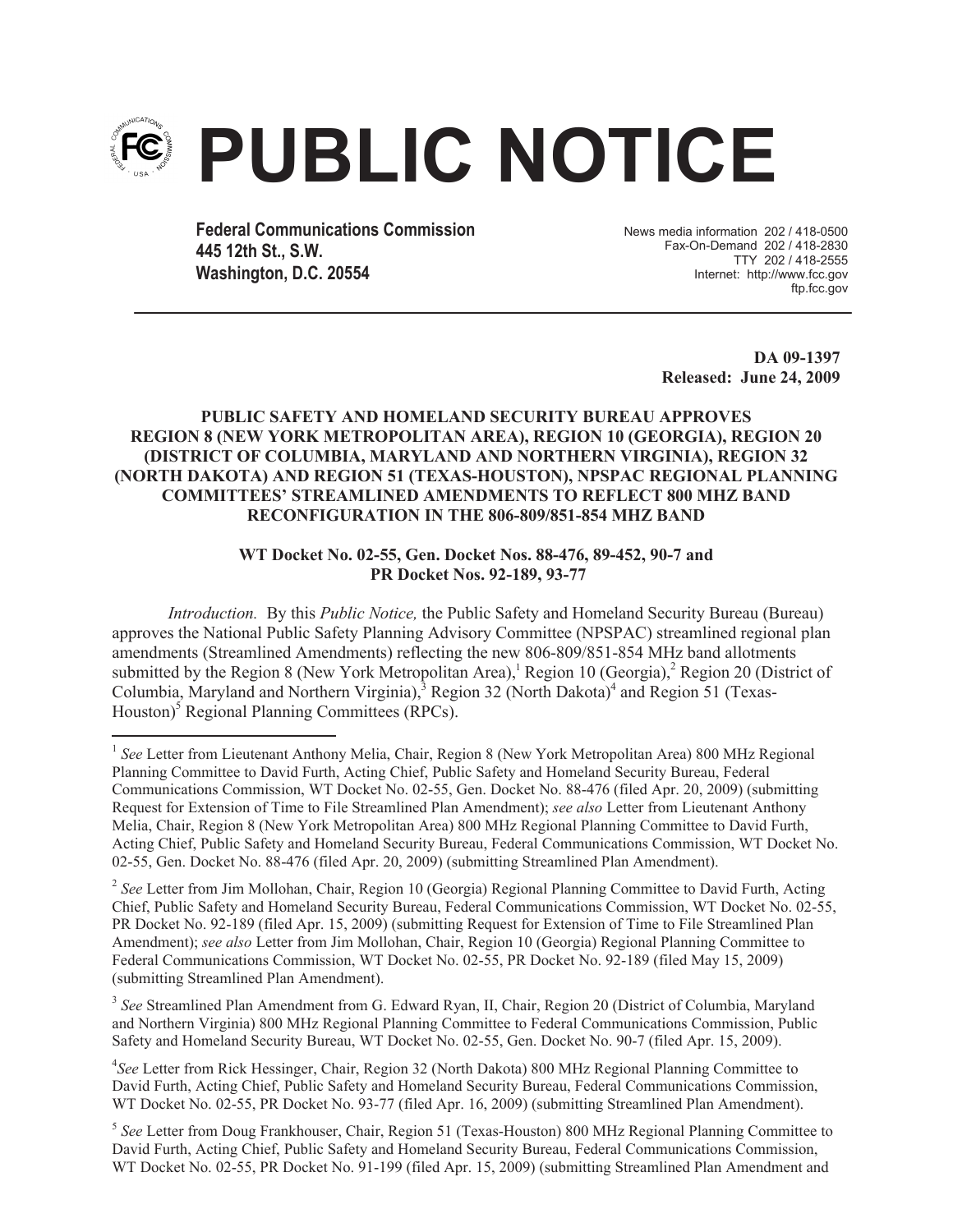*Background.* The *800 MHz Report and Order* and subsequent orders in WT Docket No. 02-55 provide for reconfiguration of the 800 MHz band in order to eliminate harmful interference to public safety operations within the band.<sup>6</sup> As part of band reconfiguration, in all non-border areas, the former NPSPAC band at 821-824/866-869 MHz has shifted fifteen megahertz lower in the band to 806-809/851- 854 MHz, and NPSPAC incumbents are in the process of relocating from the old to the new band. As a consequence of 800 MHz band reconfiguration, all non-border 800 MHz RPCs<sup>7</sup> are required to amend their regional plans currently on file with the Commission to reflect the fifteen-megahertz shift in the NPSPAC band from 821-824/866-869 MHz to 806-809/851-854 MHz.

The Commission's policies require the RPCs to prepare and submit regional plans for use of the NPSPAC band in their respective Public Safety Regions.<sup>8</sup> The RPCs must also update their regional plans as needed to conform to changes in the nationwide NPSPAC band plan, and to reflect other changes in the disposition of NPSPAC channels within the region, technical requirements, or procedures for assigning channels.<sup>9</sup>

On February 10, 2009, the Bureau directed RPCs for non-border NPSPAC regions to file amendments to their 800 MHz regional plans by April 13, 2009, to bring them into conformity with the new 800 MHz band plan.<sup>10</sup> Plan amendments were subject to a streamlined filing and approval procedure provided that they were limited to changes in frequency listings based on the new band plan. Alternatively, RPCs could elect to file amended regional plans by June 10, 2009, that combined rebanding-related changes with other modifications that were not rebanding-related, provided that they notified the Bureau by April 13, 2009 of their intent to do so.

*Review of the Streamlined and Non-Streamlined Plan Amendments.* Streamlined Regional Plan Amendments are limited to shifting channel assignments in the existing plan downward by fifteen megahertz. RPCs were allowed to submit such amendments without obtaining adjacent region concurrence, and were permitted to include administrative updates (*e.g*., changes to RPC by-laws or membership) in their amendments under this process. The Bureau waived normal public notice and comment procedures for processing the streamlined amendments.

request for two-day extension of time to file).

<sup>8</sup> See 47 C.F.R. § 90.16 (no assignments will be made in spectrum designated for the Public Safety National Plan until a regional plan for the area has been accepted by the Commission); *see also* Development and Implementation of a Public Safety National Plan and Amendment of Part 90 to Establish Service Rules and Technical Standards for Use of the 821-824/866-869 MHz Bands by the Public Safety Services, Gen. Docket No. 87-112, *Report and Order,*  3 FCC Rcd 905 (1987) (*National Plan Report and Order).*

<sup>6</sup> *See* Improving Public Safety Communications in the 800 MHz Band, *Report and Order, Fifth Report and Order, Fourth Memorandum Opinion and Order, and Order,* 19 FCC Rcd 14969 (2004) (*800 MHz Report and Order*).

<sup>&</sup>lt;sup>7</sup> RPCs for all NPSPAC regions in Waves 1, 2, and 3, other than Region 19 (New England), must file amendments. NPSPAC Region 19 and all NPSPAC regions in Wave 4 are excluded from this requirement, and RPCs for these regions are not required to submit amended plans at this time. We will provide information on the plan amendment process for these regions at a later date, after the 800 MHz Transition Administrator determines replacement channel assignments for NPSPAC licensees in the U.S. - Canada and U.S. - Mexico border areas.

<sup>9</sup> *See National Plan Report and Order*, 3 FCC Rcd at 911 ¶57.

<sup>10</sup> *See* Public Safety and Homeland Security Bureau Provides Guidance on Amendment of 800 MHz Plans to Reflect 800 MHz reconfiguration and on Licensing of New NPSPAC Facilities in the 806-809/851-854 MHz Band, WT Docket No. 02-55, *Public Notice,* 24 FCC Rcd 1364 (PSHSB 2009).